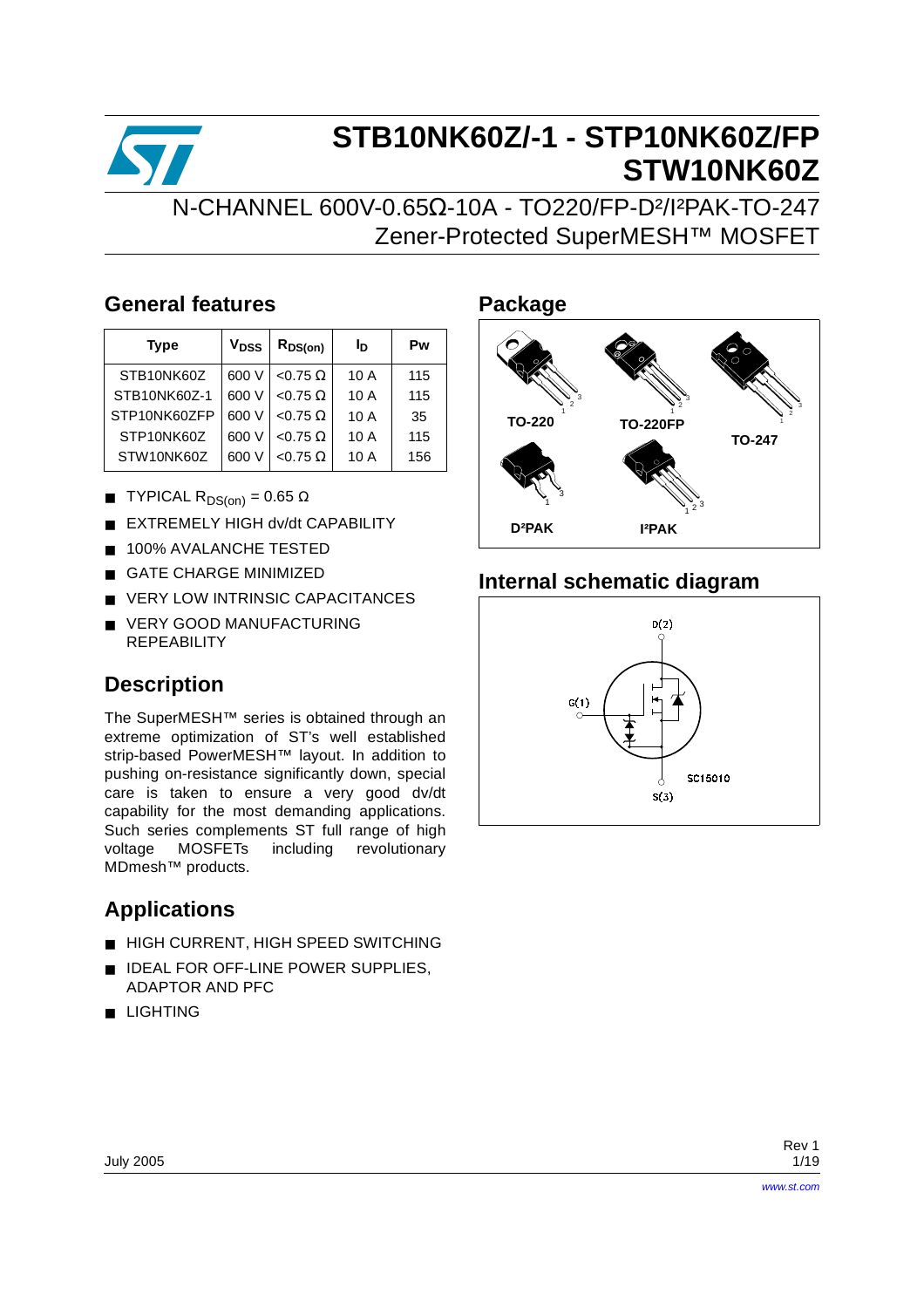# **1 Absolute maximum ratings**

| Symbol                                   | <b>Parameter</b>                                             |                                           | Value           |               | Unit   |
|------------------------------------------|--------------------------------------------------------------|-------------------------------------------|-----------------|---------------|--------|
|                                          |                                                              | TO-220/D <sup>2</sup> /l <sup>2</sup> PAK | <b>TO-220FP</b> | <b>TO-247</b> |        |
| $V_{DS}$                                 | Drain-Source Voltage ( $V_{GS} = 0$ )                        |                                           | 600             |               | $\vee$ |
| <b>V<sub>DGR</sub></b>                   | Drain-gate Voltage ( $R_{GS}$ = 20k $\Omega$ )               |                                           | 600             |               | V      |
| $V_{GS}$                                 | Gate-Source Voltage                                          |                                           | ± 30            |               |        |
| l <sub>D</sub>                           | Drain Current (continuous) at $T_C = 25^{\circ}C$            | 10                                        | 10<br>(Note 3)  | 10            | A      |
| l <sub>D</sub>                           | Drain Current (continuous) at $T_C = 100^{\circ}C$           | 5.7                                       | 5.7<br>(Note 3) | 5.7           | A      |
| I <sub>DM</sub><br>Note 2                | Drain Current (pulsed)                                       | 36                                        | 36<br>(Note 3)  | 36            | A      |
| $P_{TOT}$                                | Total Dissipation at $T_C = 25^{\circ}C$                     | 115                                       | 35              | 156           | W      |
|                                          | <b>Derating Factor</b>                                       | 0.92                                      | 0.28            | 1.25          | W/°C   |
| $Vesd(G-S)$                              | G-S ESD (HBM C=100pF, R=1.5k $\Omega$ )                      |                                           | 4000            |               | V      |
| dv/dt<br>Note 1                          | Peak Diode Recovery voltage slope                            |                                           | 4.5             |               | V/ns   |
| V <sub>ISO</sub>                         | Insulation Withstand Volatge (DC)                            |                                           | 2500            |               | $\vee$ |
| $T_{\rm i}$<br>$\mathsf{T}_{\text{stg}}$ | <b>Operating Junction Temperature</b><br>Storage Temperature |                                           | $-55$ to $150$  |               | °C     |

#### **Table 1. Absolute maximum ratings**

#### **Table 2. Thermal data**

|           |                                                                            | TO-220<br><b>I</b> <sup>2</sup> PAK | D <sup>2</sup> PAK | TO-220FP   TO-247 |     | Unit |
|-----------|----------------------------------------------------------------------------|-------------------------------------|--------------------|-------------------|-----|------|
| Rthj-case | Thermal Resistance Junction-case Max                                       | 1.09                                |                    | 3.6               | 0.8 | °C/W |
| Rthj-pcb  | Thermal Resistance Junction-pcb Max<br>(when mounted on minimum Footprint) |                                     | 60                 |                   |     | °C/W |
| Rthi-amb  | Thermal Resistance Junction-amb Max                                        |                                     | 62.5               |                   | 50  | °C/W |
| T,        | Maximum Lead Temperature For Soldering<br>Purpose                          |                                     | 300                |                   |     | °C   |

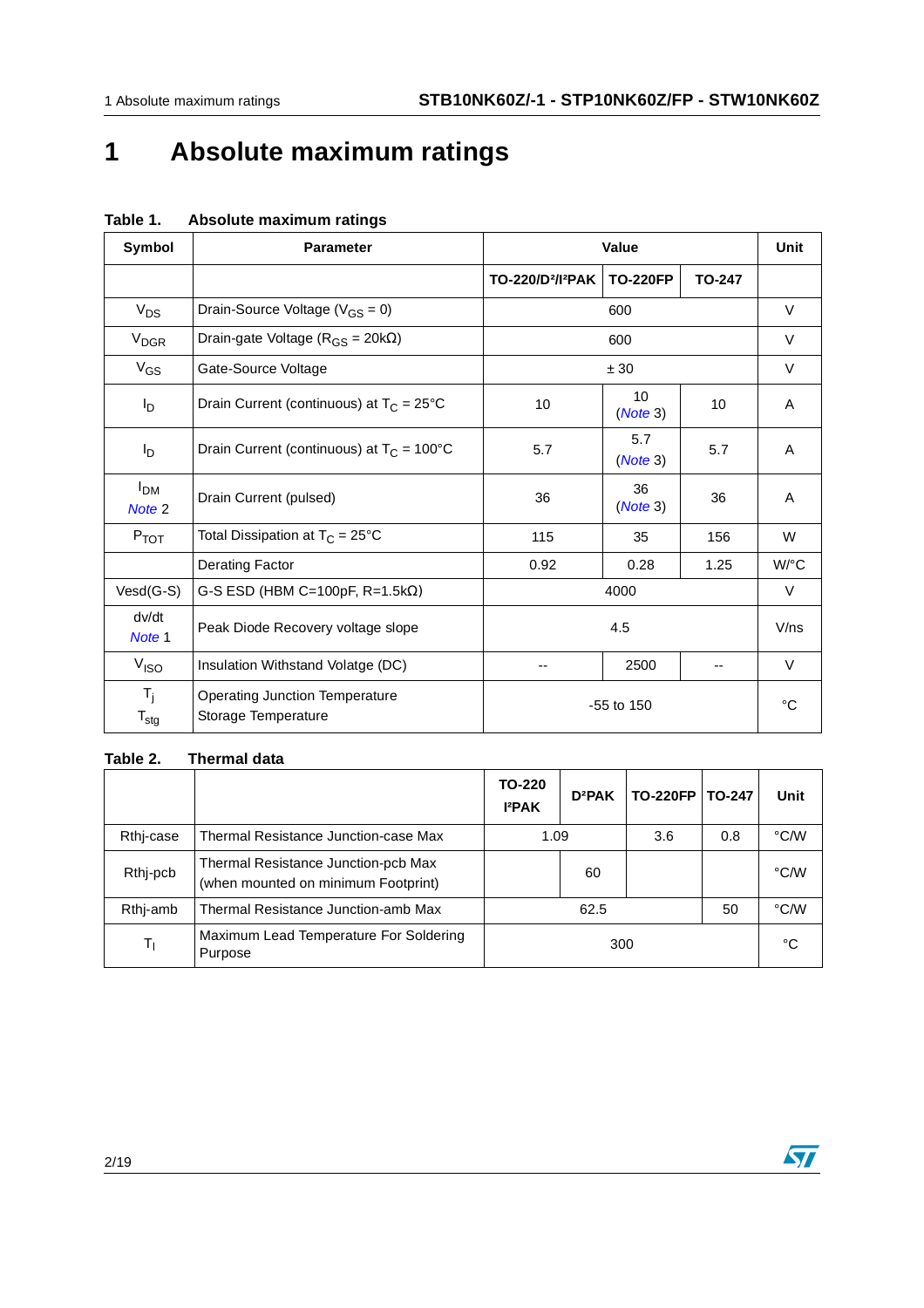| Symbol          | <b>Parameter</b>                                                                    | <b>Max Value</b> | Unit |
|-----------------|-------------------------------------------------------------------------------------|------------------|------|
| <sup>I</sup> AR | Avalanche Current, repetitive or<br>Not-Repetitive (pulse width limited by Tj max)  | 9                | A    |
| $E_{AS}$        | Single Pulse Avalanche Energy<br>(starting Tj=25°C, $I_D=I_{AR}$ , $V_{DD} = 50V$ ) | 300              | mJ   |
| $E_{AR}$        | Repetitive Avalanche Energy<br>(pulse width limited by Tj max)                      | 3.5              | mJ   |

**Table 3. Avalanche characteristics**

#### **Table 4. Gate-source zener diode**

| Symbol                  | <b>Parameter</b>                        | <b>Test Conditions</b>                       | Min. | Typ. | Max. | Unit |
|-------------------------|-----------------------------------------|----------------------------------------------|------|------|------|------|
| <b>BV<sub>GSO</sub></b> | Gate-Source<br><b>Breakdown Voltage</b> | $\text{las}=\pm 1 \text{mA}$<br>(Open Drain) | 30   |      |      |      |

### **1.1 PROTECTION FEATURES OF GATE-TO-SOURCE ZENER DIODES**

The built-in back-to-back Zener diodes have specifically been designed to enhance not only the device's ESD capability, but also to make them safely absorb possible voltage transients that may occasionally be applied from gate to source. In this respect the Zener voltage is appropriate to achieve an efficient and cost-effective intervention to protect the device's integrity. These integrated Zener diodes thus avoid the usage of external components.

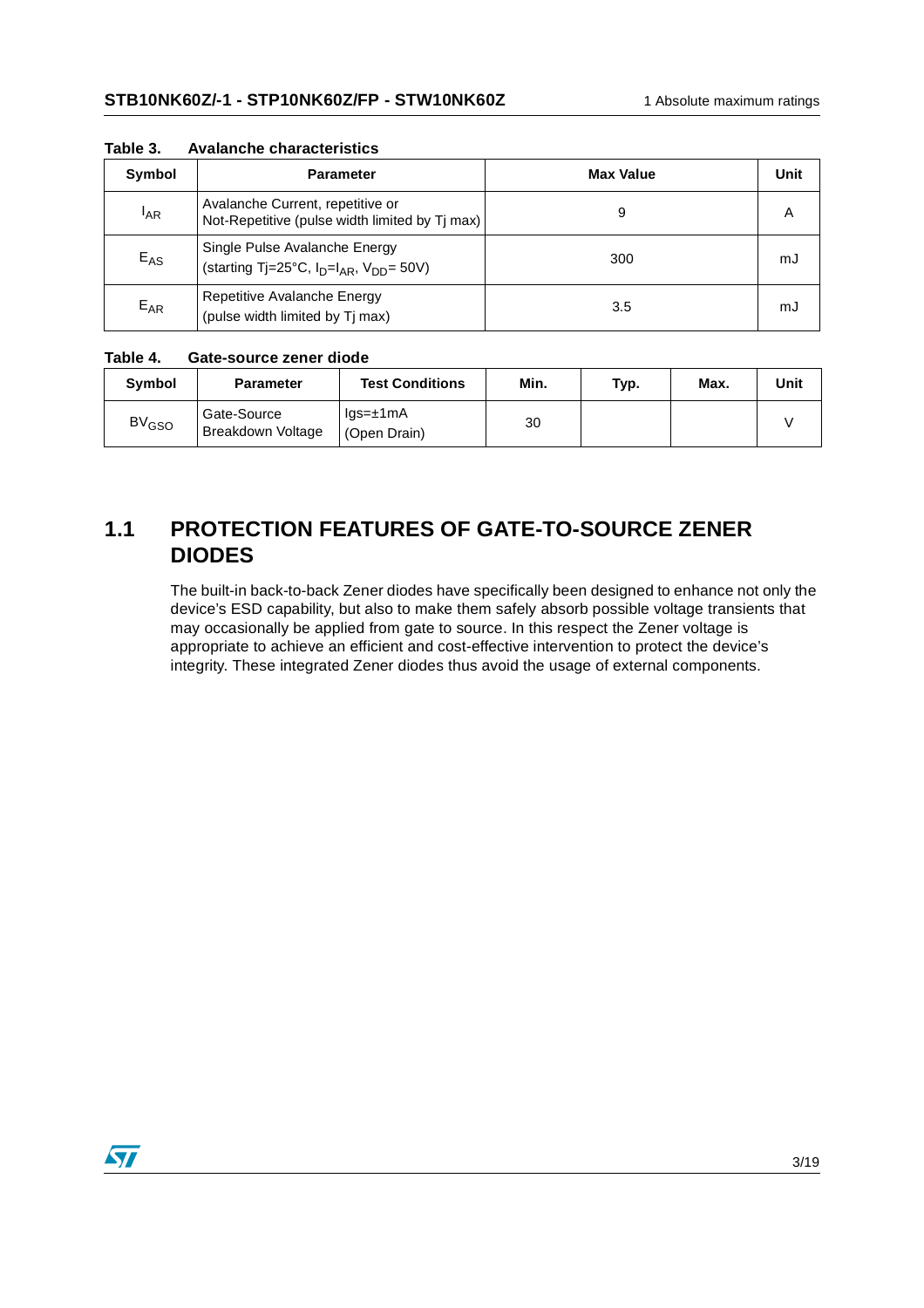## **2 Electrical characteristics**

 $(T_{\text{CASE}} = 25 \text{ °C}$  unless otherwise specified)

#### **Table 5. On/Off**

| Symbol                                   | <b>Parameter</b>                                    | <b>Test Conditions</b>                 | Min. | Typ. | Max. | Unit   |
|------------------------------------------|-----------------------------------------------------|----------------------------------------|------|------|------|--------|
| $V_{(BR)DSS}$                            | Drain-Source Breakdown<br>Voltage                   | $I_D = 250 \mu A$ , $V_{GS} = 0$       | 600  |      |      | V      |
| <sup>I</sup> DSS                         | Zero Gate Voltage Drain<br>Current ( $V_{GS} = 0$ ) | $V_{DS}$ = Max Rating,                 |      |      | 50   | μA     |
| <sup>I</sup> GSS                         | Gate Body Leakage Current<br>$(V_{DS} = 0)$         | $V_{GS} = \pm 15V$ , $V_{DS} = 0$      |      |      | ±10  | μA     |
| $V_{\rm GS(th)}$                         | Gate Threshold Voltage                              | $V_{DS} = V_{GS}$ , $I_D = 250 \mu A$  | 3    | 3.75 | 4.5  | $\vee$ |
| $\mathsf{R}_{\mathsf{DS}( \mathsf{on})}$ | Static Drain-Source On<br>Resistance                | $V_{GS}$ = 10 V, I <sub>D</sub> = 20 A |      | 0.65 | 0.75 | Ω      |

#### **Table 6. Dynamic**

| Symbol                                            | <b>Parameter</b>                                                               | <b>Test Conditions</b>                                         | Min. | Typ.              | Max. | Unit           |
|---------------------------------------------------|--------------------------------------------------------------------------------|----------------------------------------------------------------|------|-------------------|------|----------------|
| $g_{\text{fs}}$ Note 4                            | <b>Forward Transconductance</b>                                                | $V_{DS} = 15V$ , $I_D = 4.5A$                                  |      | 7.8               |      | S              |
| $C_{iss}$<br>$C_{\text{OSS}}$<br>C <sub>rss</sub> | Input Capacitance<br><b>Output Capacitance</b><br>Reverse Transfer Capacitance | $V_{DS} = 25V$ , f=1 MHz, $V_{GS} = 0$                         |      | 1370<br>156<br>37 |      | pF<br>pF<br>pF |
| $C_{\rm oss}$ eq.<br>Note 5                       | Equivalent Ouput Capacitance $ V_{GS}=0$ , $V_{DS}=0V$ to 480V                 |                                                                |      | 90                |      | pF             |
| $Q_g$<br>$Q_{gs}$<br>$Q_{gd}$                     | <b>Total Gate Charge</b><br>Gate-Source Charge<br>Gate-Drain Charge            | $V_{DD} = 480V, I_D = 8A$<br>$V_{GS} = 10V$<br>(see Figure 19) |      | 50<br>10<br>25    | 70   | nC<br>nC<br>nC |

#### **Table 7. Switching on/off**

| Symbol                            | <b>Parameter</b>                                             | <b>Test Conditions</b>                                                                                | Min. | Typ.           | Max. | Unit           |
|-----------------------------------|--------------------------------------------------------------|-------------------------------------------------------------------------------------------------------|------|----------------|------|----------------|
| $t_{d(on)}$<br>$t_{r}$            | Turn-on Delay Time<br><b>Rise Time</b>                       | $V_{DD}$ =300 V, I <sub>D</sub> =4A,<br>R <sub>G</sub> =4.7Ω, V <sub>GS</sub> =10V<br>(see Figure 20) |      | 20<br>20       |      | ns<br>ns       |
| $t_{d(off)}$<br>$t_{\rm f}$       | <b>Turn-off Delay Time</b><br><b>Fall Time</b>               | $V_{DD}$ =300 V, I <sub>D</sub> =4A,<br>R <sub>G</sub> =4.7Ω, V <sub>GS</sub> =10V<br>(see Figure 20) |      | 55<br>30       |      | ns<br>ns       |
| $t_{r(Voff)}$<br>$t_{f}$<br>$t_c$ | Off-voltage Rise Time<br><b>Fall Time</b><br>Cross-over Time | $V_{DD}$ =480 V, I <sub>D</sub> =8A,<br>R <sub>G</sub> =4.7Ω, V <sub>GS</sub> =10V<br>(see Figure 20) |      | 18<br>18<br>36 |      | ns<br>ns<br>ns |

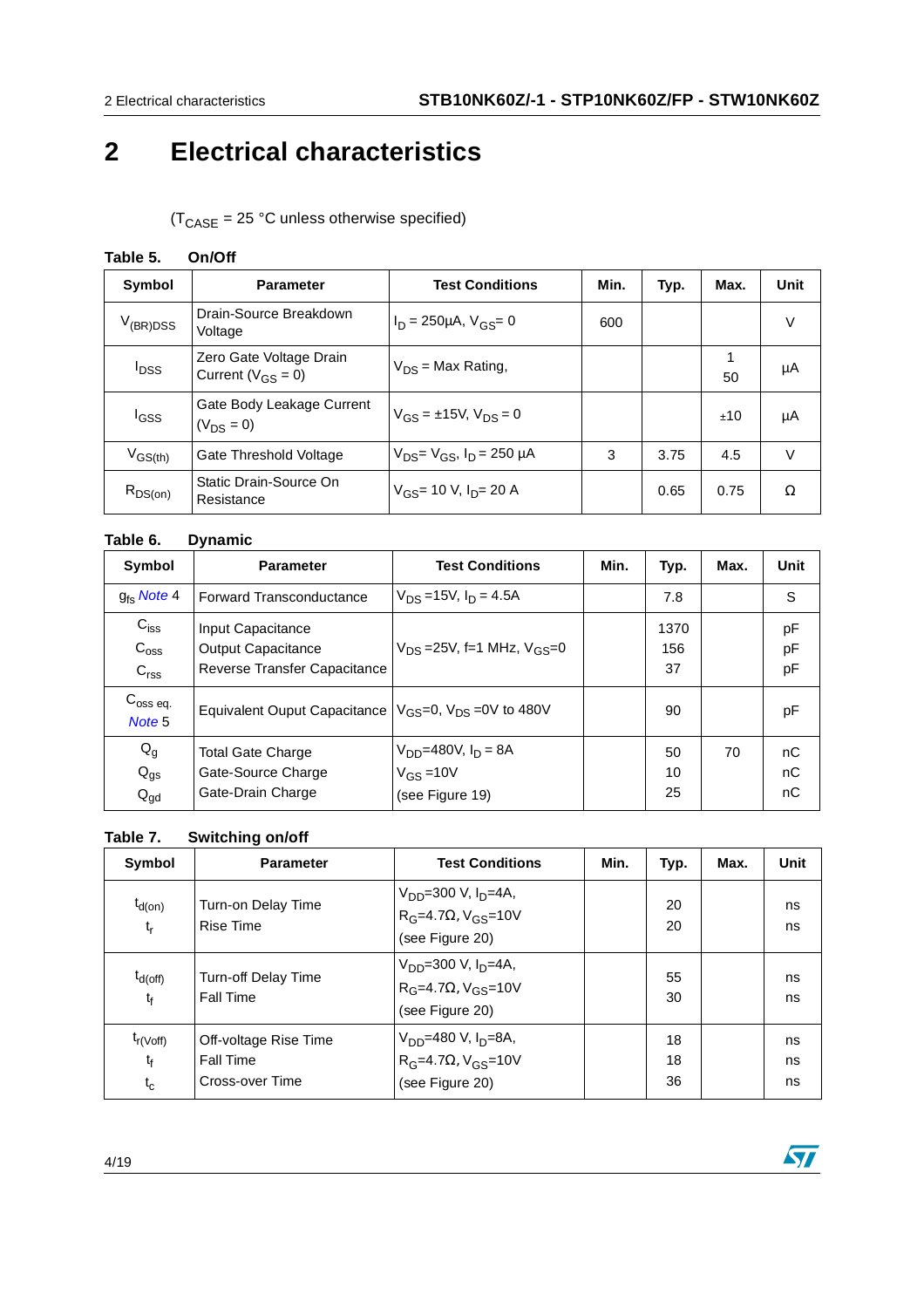| Symbol                              | <b>Parameter</b>                                                                    | <b>Test Conditions</b>                                                                | Min. | Typ.             | Max.     | Unit          |
|-------------------------------------|-------------------------------------------------------------------------------------|---------------------------------------------------------------------------------------|------|------------------|----------|---------------|
| l <sub>SD</sub><br>$I_{SDM}$ Note 2 | Source-drain Current<br>Source-drain Current (pulsed)                               |                                                                                       |      |                  | 10<br>36 | A<br>A        |
| $V_{\rm SD}$ Note 4                 | Forward on Voltage                                                                  | $I_{SD}$ =10A, $V_{GS}$ =0                                                            |      |                  | 1.6      | v             |
| $t_{rr}$<br>$Q_{rr}$<br><b>IRRM</b> | Reverse Recovery Time<br>Reverse Recovery Charge<br><b>Reverse Recovery Current</b> | $I_{SD} = 8A$ , di/dt = 100A/µs,<br>$V_{DD} = 40 \text{ V}, T = 150^{\circ} \text{C}$ |      | 570<br>4.3<br>15 |          | ns<br>μC<br>A |

**Table 8. Source drain diode** 

(1)  $I_{SD} \le 10A$ , di/dt  $\le 200A/\mu s$ ,  $V_{DD} \le V_{(BR)DSS}$ ,  $T_j \le T_{JMAX}$ 

<span id="page-4-1"></span>(2) Pulse width limited by safe operating area

<span id="page-4-0"></span>(3) Limited only by maximum temperature allowed

<span id="page-4-2"></span>(4) Pulsed: pulse duration = 300µs, duty cycle 1.5%

(5)  $C_{\rm oss}$  eq. is defined as a constant equivalent capacitance giving the same charging time as  $C_{\rm oss}$  when  $V_{\rm DS}$  increases from 0 to 80%

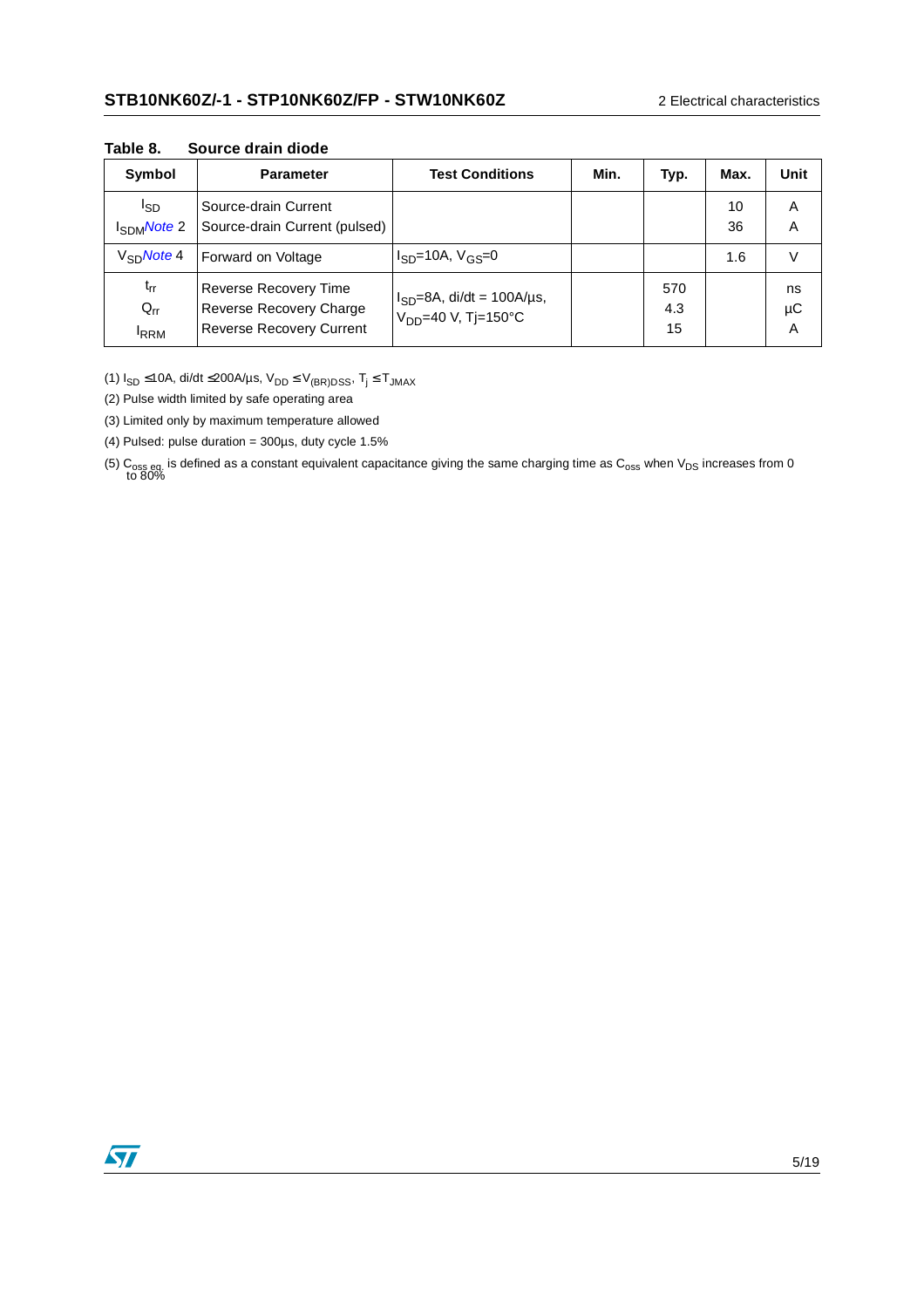### **2.1 Typical characteristics**



 $|0.1$ 

SINGLE

 $\frac{1}{10^{-4}}$ 

 $0.05$ ╕

 $0.01$ 

 $\frac{1}{10^{-3}}$ 

PULSE

 $10^{-1}$ 

 $10^{-2}$ 

 $10^{-5}$ 

Tj=150°0

 $V_{DS}$  (V)

.<br>Tc=25'

OPERATION

 $\mathcal{L}$ 

ໍຳ 0<sup>2</sup>

 $\frac{10^{8}}{10^{3}}$ 

D.C.

ຳ ວ

 $\delta = \frac{1}{2} \int_T$ 

 $10^{-1}$  t<sub>p</sub> (s)

**S7** 

 $\frac{1}{10^{-2}}$ 

 $1<sub>c</sub>$ 

 $10<sup>7</sup>$ 

 $10^{-1}$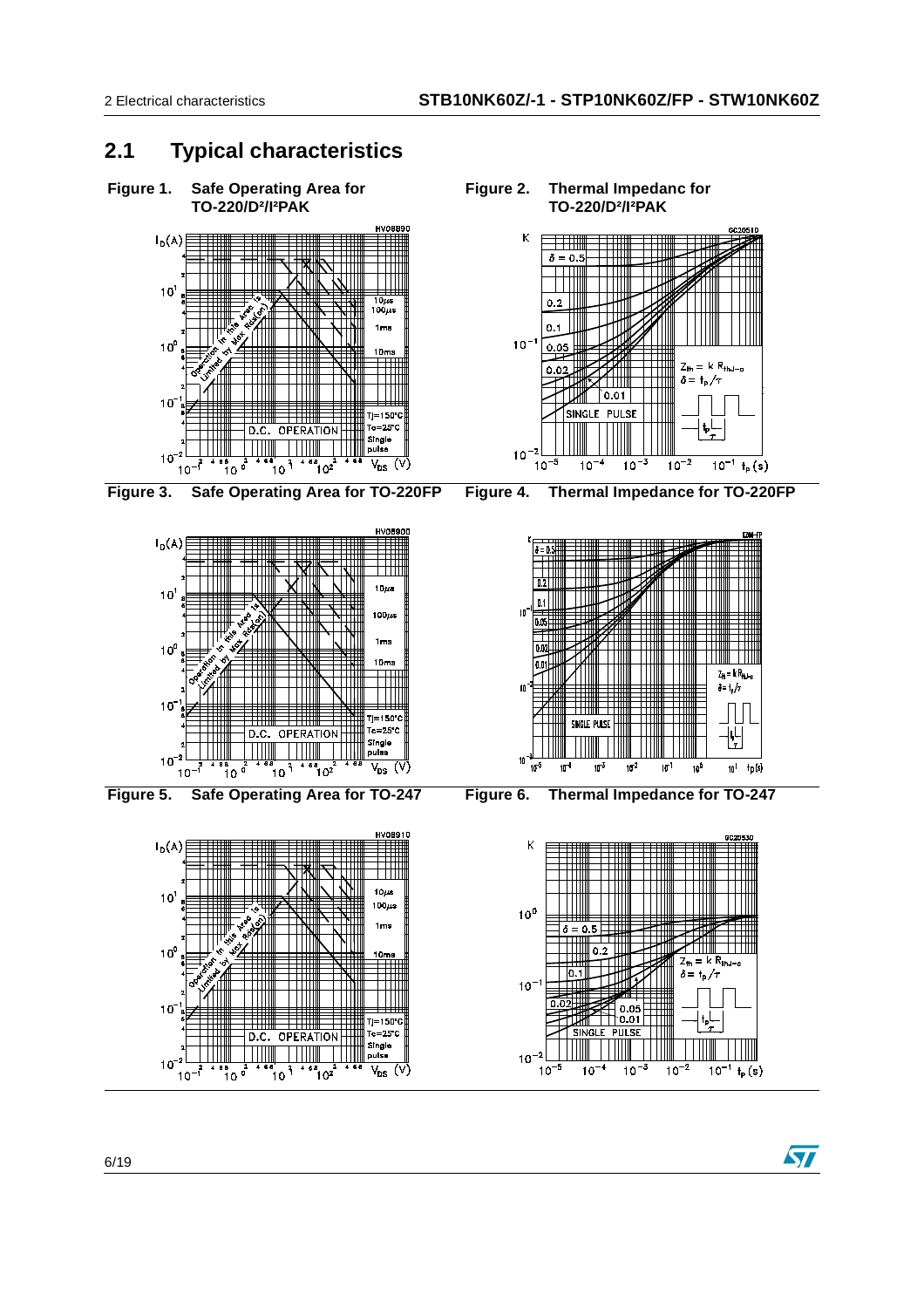





**Figure 11. Gate Charge vs Gate -Source Voltage**



### Figure 7. Output Characteristics **Figure 8. Transfer Characteristics**



**Figure 9. Transconductance Figure 10. Static Drain-Source on Resistance**





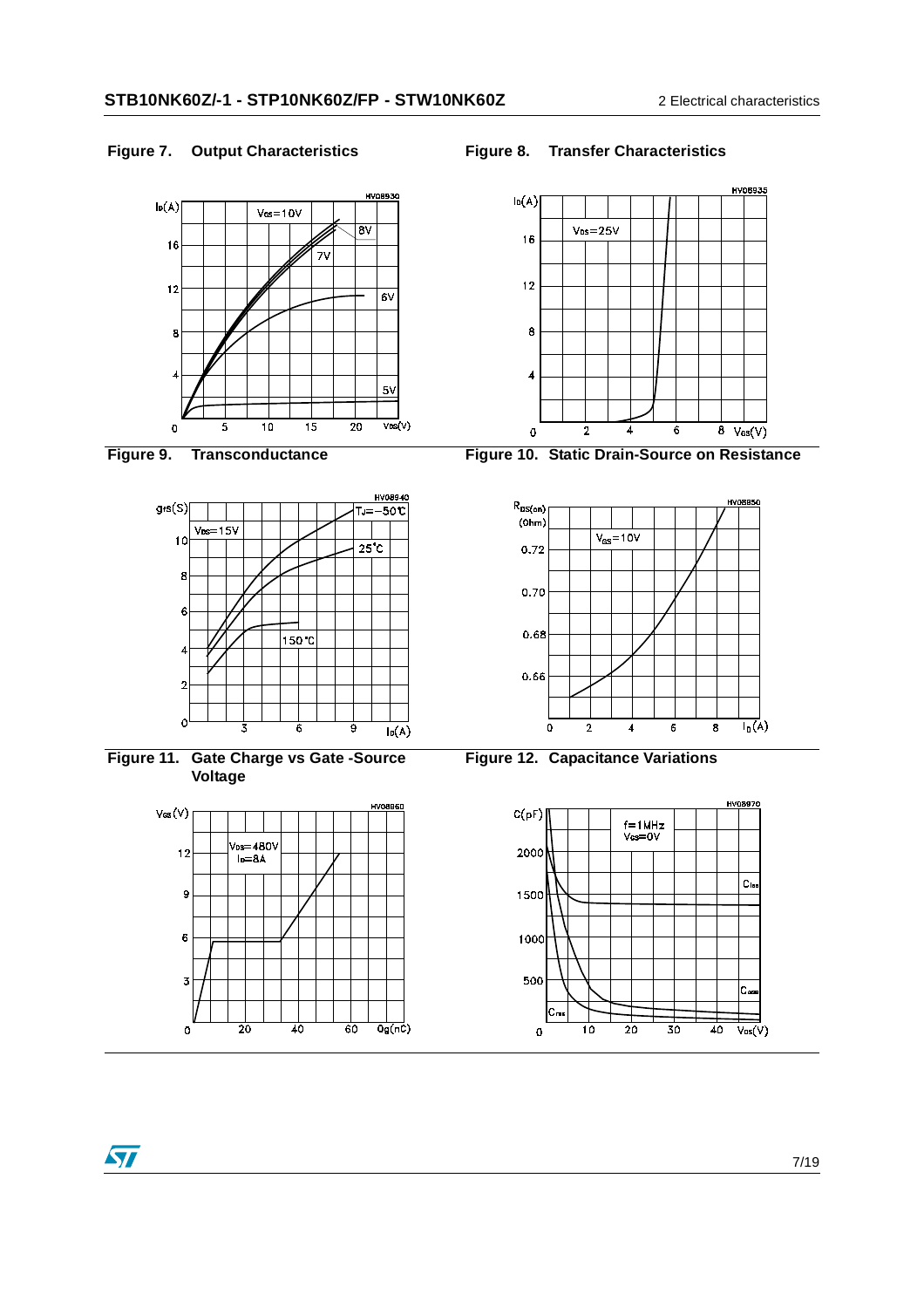#### **Figure 13. Normalized Gate Threshold Voltage Figure 14. Normalized on Resistance vs vs Temperatute**







**Figure 17. Maximum Avalanche Energy vs Temperature**



**Temperature**



**Figure 16. Normalized BVDSS vs Temperature**

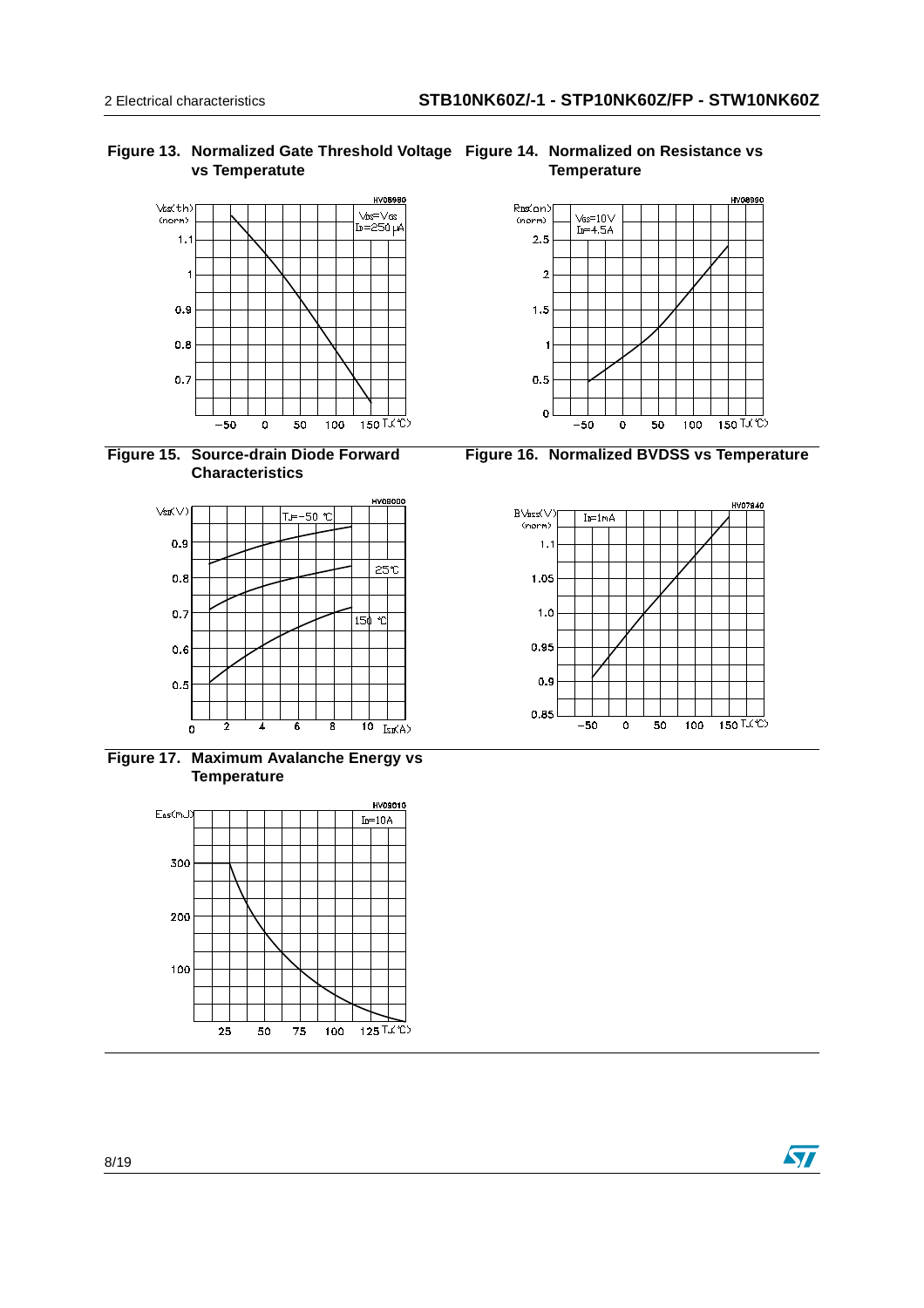### **3 Test circuits**

**Figure 18. Switching Times Test Circuit For Resistive Load**



<span id="page-8-1"></span>**Figure 20. Test Circuit For Indictive Load Switching and Diode Recovery Times**





<span id="page-8-0"></span>**Figure 19. Gate Charge Test Circuit**

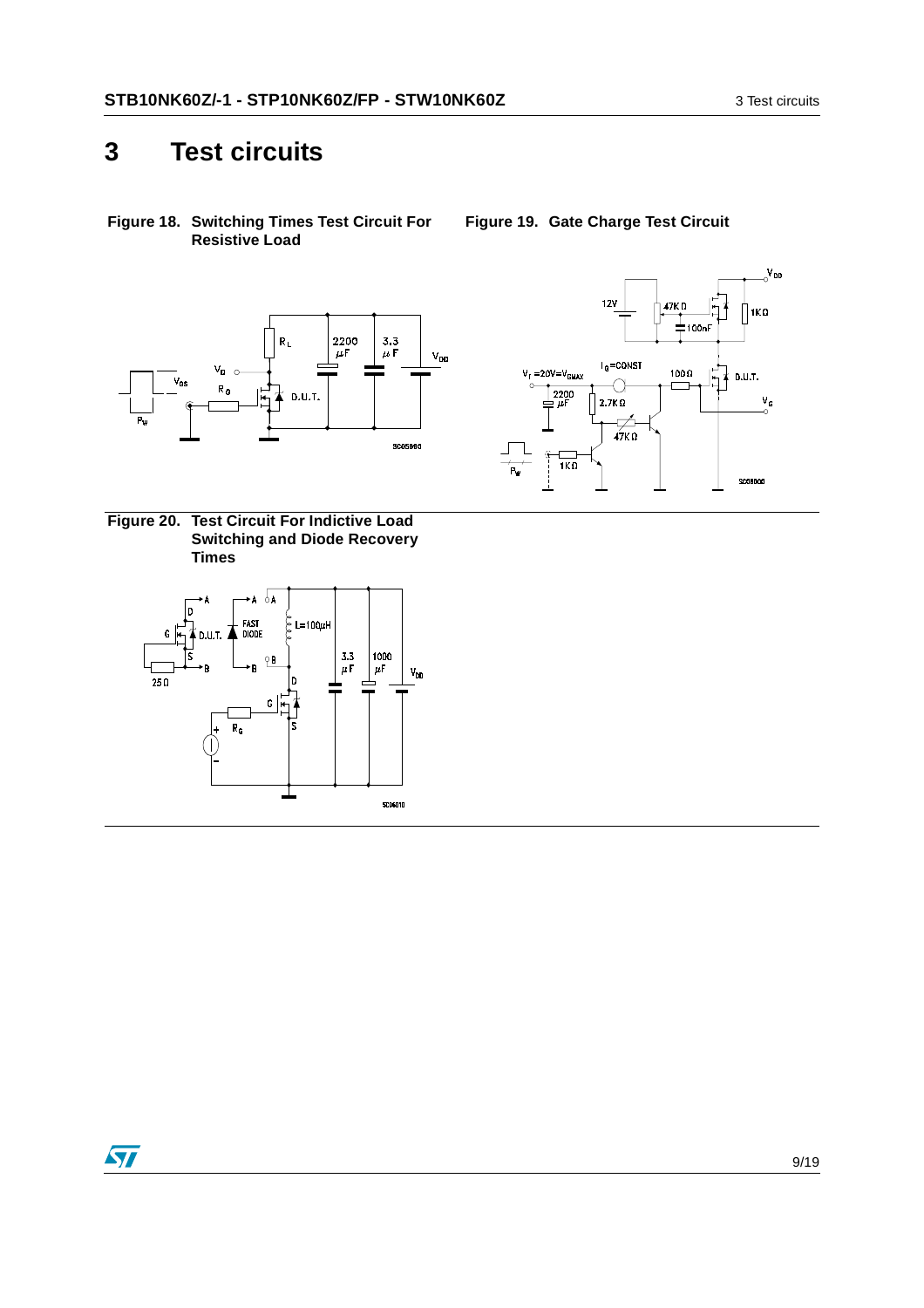### **4 Package mechanical data**

In order to meet environmental requirements, ST offers these devices in ECOPACK® packages. These packages have a Lead-free second level interconnect . The category of second level interconnect is marked on the package and on the inner box label, in compliance with JEDEC Standard JESD97. The maximum ratings related to soldering conditions are also marked on the inner box label. ECOPACK is an ST trademark. ECOPACK specifications are available at: www.st.com

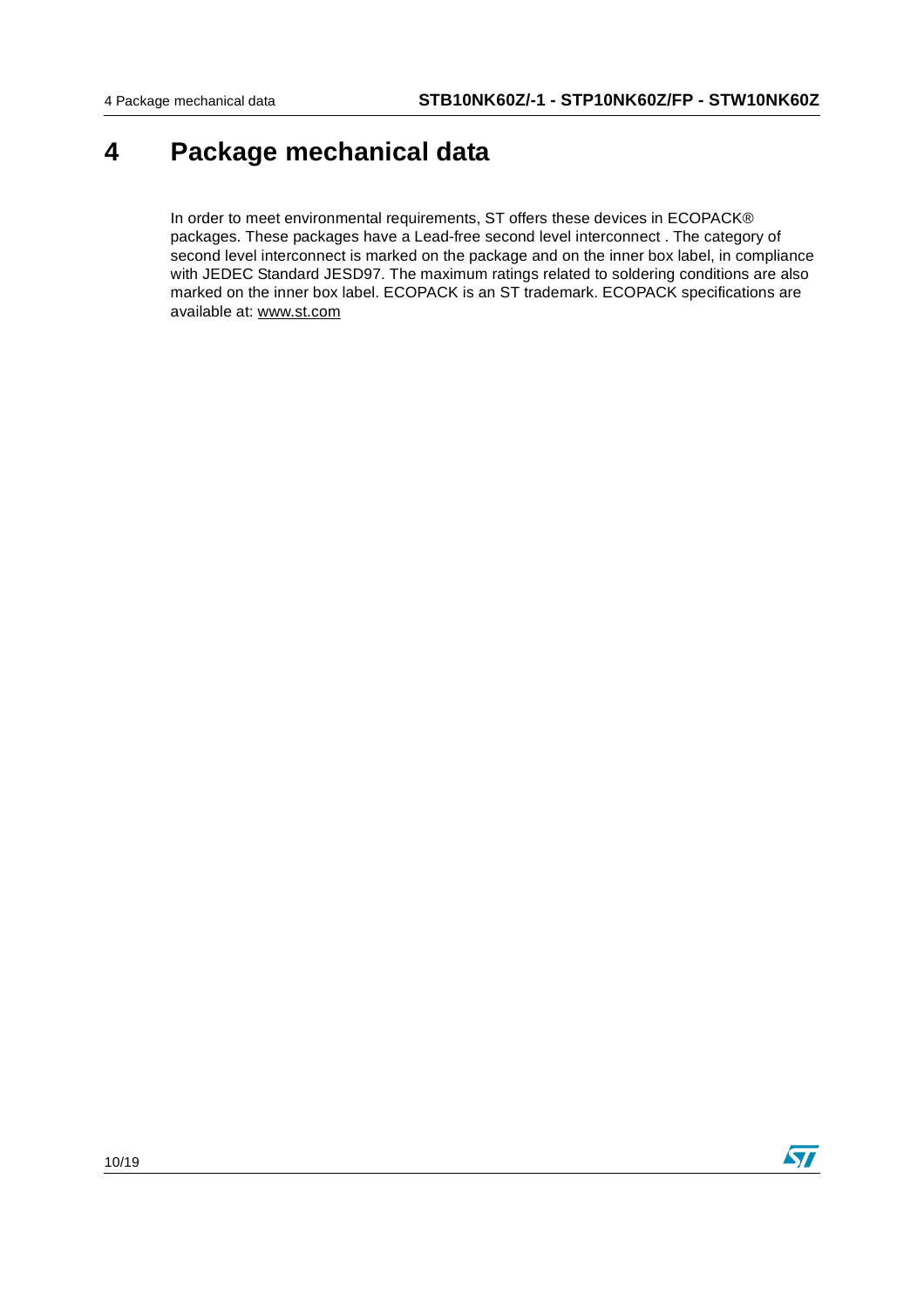| DIM.           |      | mm.        |      |       | inch  |       |
|----------------|------|------------|------|-------|-------|-------|
|                | MIN. | <b>TYP</b> | MAX. | MIN.  | TYP.  | MAX.  |
| A              | 4.4  |            | 4.6  | 0.173 |       | 0.181 |
| B              | 2.5  |            | 2.7  | 0.098 |       | 0.106 |
| D              | 2.5  |            | 2.75 | 0.098 |       | 0.108 |
| E              | 0.45 |            | 0.7  | 0.017 |       | 0.027 |
| F              | 0.75 |            | 1    | 0.030 |       | 0.039 |
| F <sub>1</sub> | 1.15 |            | 1.7  | 0.045 |       | 0.067 |
| F <sub>2</sub> | 1.15 |            | 1.7  | 0.045 |       | 0.067 |
| G              | 4.95 |            | 5.2  | 0.195 |       | 0.204 |
| G <sub>1</sub> | 2.4  |            | 2.7  | 0.094 |       | 0.106 |
| H              | 10   |            | 10.4 | 0.393 |       | 0.409 |
| L2             |      | 16         |      |       | 0.630 |       |
| L <sub>3</sub> | 28.6 |            | 30.6 | 1.126 |       | 1.204 |
| L4             | 9.8  |            | 10.6 | .0385 |       | 0.417 |
| L <sub>5</sub> | 2.9  |            | 3.6  | 0.114 |       | 0.141 |
| L6             | 15.9 |            | 16.4 | 0.626 |       | 0.645 |
| L7             | 9    |            | 9.3  | 0.354 |       | 0.366 |
| Ø              | 3    |            | 3.2  | 0.118 |       | 0.126 |

#### **TO-220FP MECHANICAL DATA**



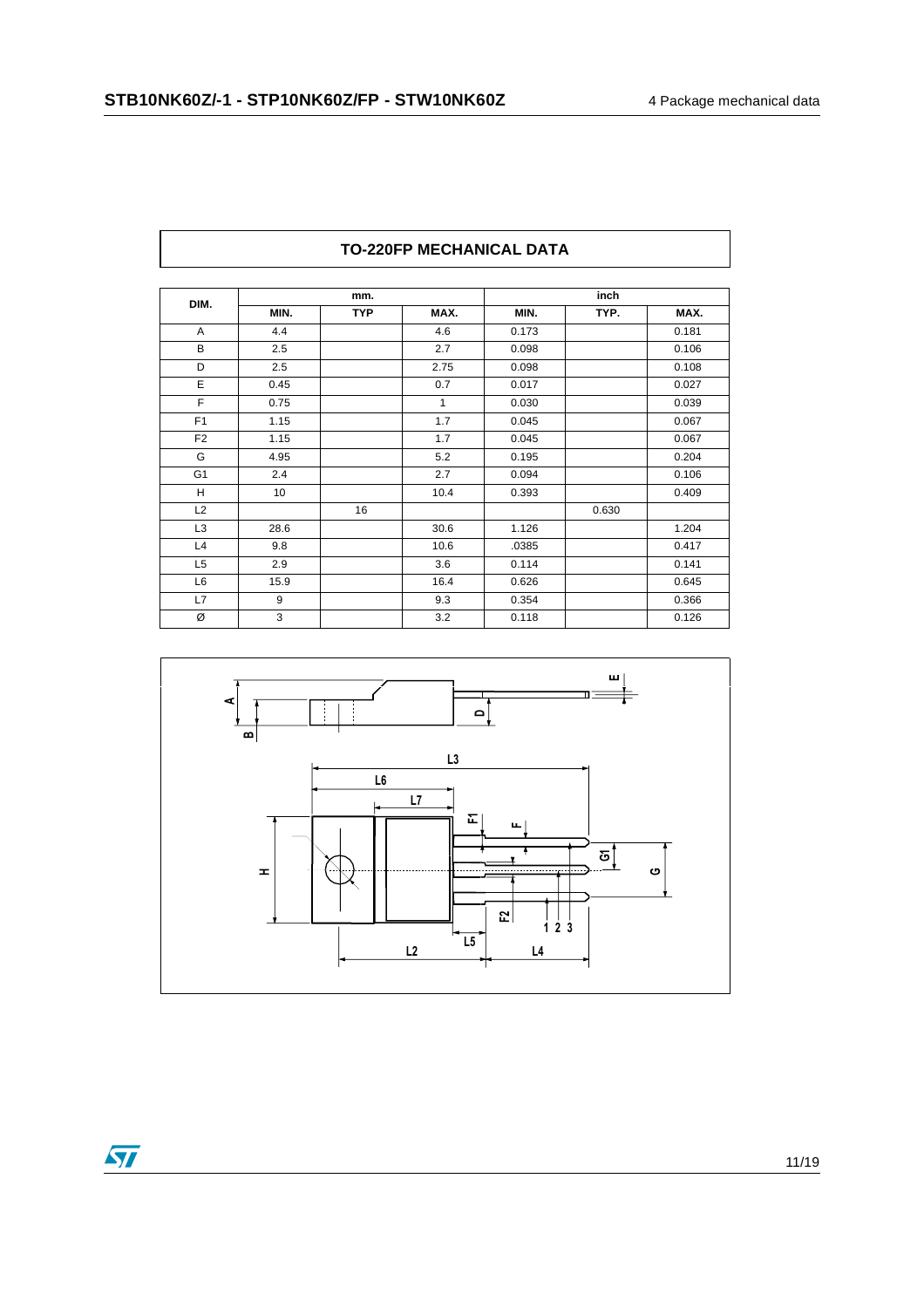| DIM.           |       | mm.        |       |       | inch  |       |
|----------------|-------|------------|-------|-------|-------|-------|
|                | MIN.  | <b>TYP</b> | MAX.  | MIN.  | TYP.  | MAX.  |
| A              | 4.40  |            | 4.60  | 0.173 |       | 0.181 |
| b              | 0.61  |            | 0.88  | 0.024 |       | 0.034 |
| b <sub>1</sub> | 1.15  |            | 1.70  | 0.045 |       | 0.066 |
| с              | 0.49  |            | 0.70  | 0.019 |       | 0.027 |
| D              | 15.25 |            | 15.75 | 0.60  |       | 0.620 |
| E              | 10    |            | 10.40 | 0.393 |       | 0.409 |
| е              | 2.40  |            | 2.70  | 0.094 |       | 0.106 |
| e <sub>1</sub> | 4.95  |            | 5.15  | 0.194 |       | 0.202 |
| F              | 1.23  |            | 1.32  | 0.048 |       | 0.052 |
| H <sub>1</sub> | 6.20  |            | 6.60  | 0.244 |       | 0.256 |
| J <sub>1</sub> | 2.40  |            | 2.72  | 0.094 |       | 0.107 |
| L              | 13    |            | 14    | 0.511 |       | 0.551 |
| L1             | 3.50  |            | 3.93  | 0.137 |       | 0.154 |
| L20            |       | 16.40      |       |       | 0.645 |       |
| L30            |       | 28.90      |       |       | 1.137 |       |
| øP             | 3.75  |            | 3.85  | 0.147 |       | 0.151 |
| Q              | 2.65  |            | 2.95  | 0.104 |       | 0.116 |



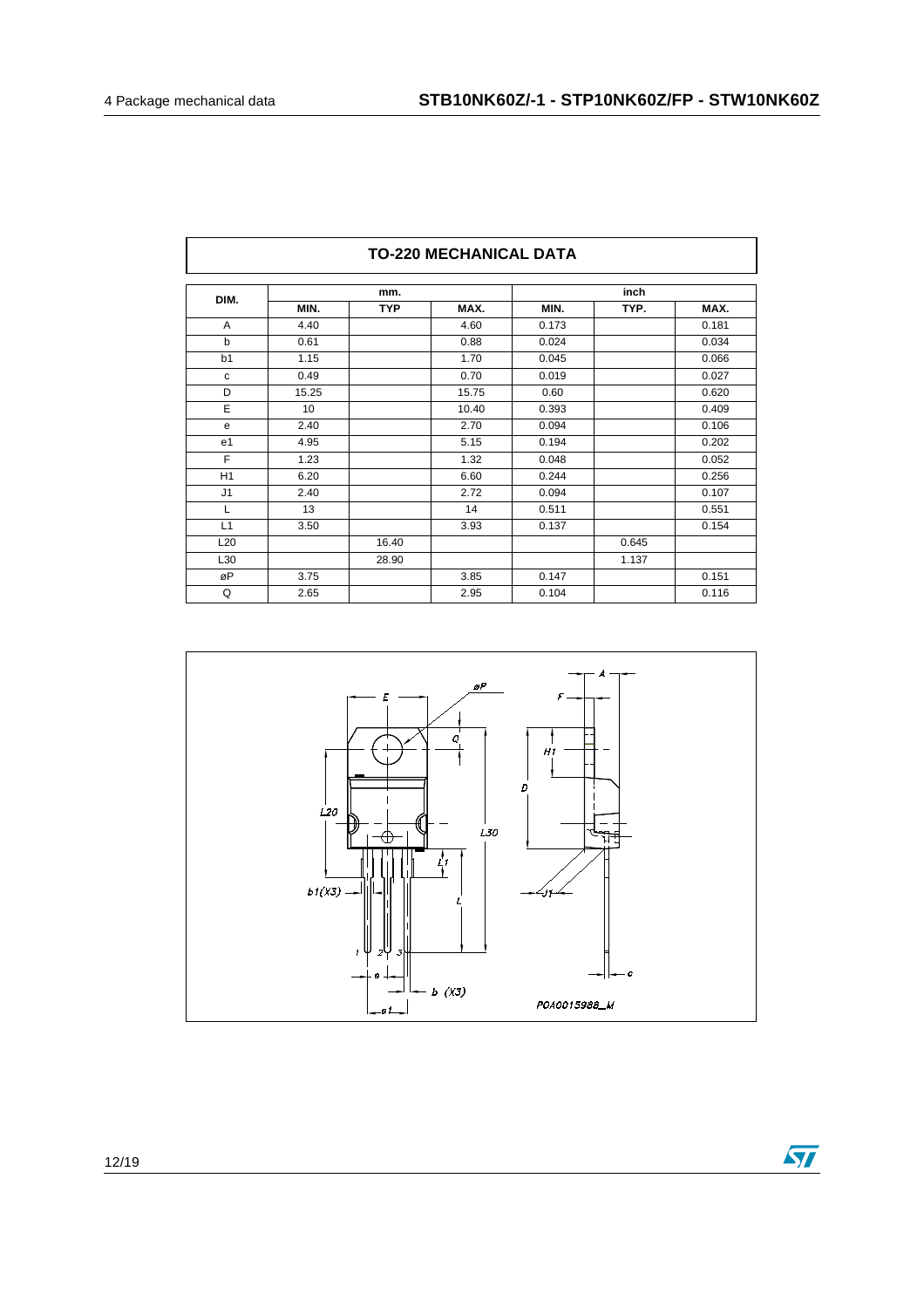| DIM.           |             | mm.        |                |       | inch  |       |
|----------------|-------------|------------|----------------|-------|-------|-------|
|                | MIN.        | <b>TYP</b> | MAX.           | MIN.  | TYP.  | MAX.  |
| A              | 4.4         |            | 4.6            | 0.173 |       | 0.181 |
| A <sub>1</sub> | 2.49        |            | 2.69           | 0.098 |       | 0.106 |
| A <sub>2</sub> | 0.03        |            | 0.23           | 0.001 |       | 0.009 |
| B              | 0.7         |            | 0.93           | 0.027 |       | 0.036 |
| B <sub>2</sub> | 1.14        |            | 1.7            | 0.044 |       | 0.067 |
| C              | 0.45        |            | 0.6            | 0.017 |       | 0.023 |
| $\mbox{C2}$    | 1.23        |            | 1.36           | 0.048 |       | 0.053 |
| D              | 8.95        |            | 9.35           | 0.352 |       | 0.368 |
| D <sub>1</sub> |             | 8          |                |       | 0.315 |       |
| E              | 10          |            | 10.4           | 0.393 |       |       |
| E1             |             | 8.5        |                |       | 0.334 |       |
| G              | 4.88        |            | 5.28           | 0.192 |       | 0.208 |
| L              | 15          |            | 15.85          | 0.590 |       | 0.625 |
| L2             | 1.27        |            | 1.4            | 0.050 |       | 0.055 |
| L <sub>3</sub> | 1.4         |            | 1.75           | 0.055 |       | 0.068 |
| M              | 2.4         |            | 3.2            | 0.094 |       | 0.126 |
| $\mathsf R$    |             | 0.4        |                |       | 0.015 |       |
| V <sub>2</sub> | $0^{\circ}$ |            | 4 <sup>0</sup> |       |       |       |

#### **TO-247 MECHANICAL DATA D2PAK MECHANICAL DATA**



 $\overline{\mathbf{S}}$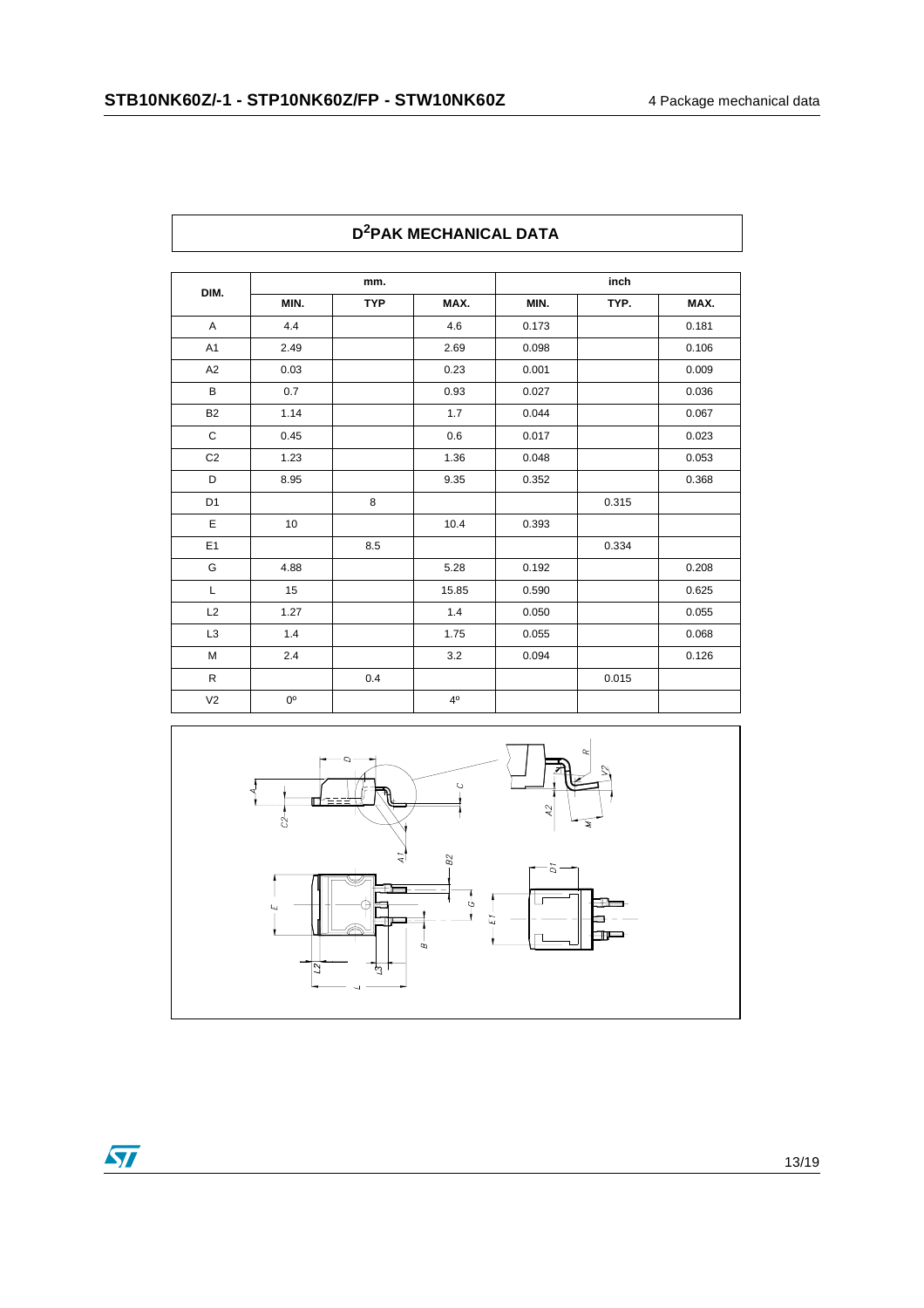| DIM.           | mm.  |            |       | inch  |      |       |
|----------------|------|------------|-------|-------|------|-------|
|                | MIN. | <b>TYP</b> | MAX.  | MIN.  | TYP. | MAX.  |
| A              | 4.40 |            | 4.60  | 0.173 |      | 0.181 |
| A <sub>1</sub> | 2.40 |            | 2.72  | 0.094 |      | 0.107 |
| b              | 0.61 |            | 0.88  | 0.024 |      | 0.034 |
| b1             | 1.14 |            | 1.70  | 0.044 |      | 0.066 |
| $\mathbf c$    | 0.49 |            | 0.70  | 0.019 |      | 0.027 |
| c2             | 1.23 |            | 1.32  | 0.048 |      | 0.052 |
| D              | 8.95 |            | 9.35  | 0.352 |      | 0.368 |
| e              | 2.40 |            | 2.70  | 0.094 |      | 0.106 |
| e1             | 4.95 |            | 5.15  | 0.194 |      | 0.202 |
| Е              | 10   |            | 10.40 | 0.393 |      | 0.410 |
| L              | 13   |            | 14    | 0.511 |      | 0.551 |
| L1             | 3.50 |            | 3.93  | 0.137 |      | 0.154 |
| L2             | 1.27 |            | 1.40  | 0.050 |      | 0.055 |

**TO-262 (I2PAK) MECHANICAL DATA**



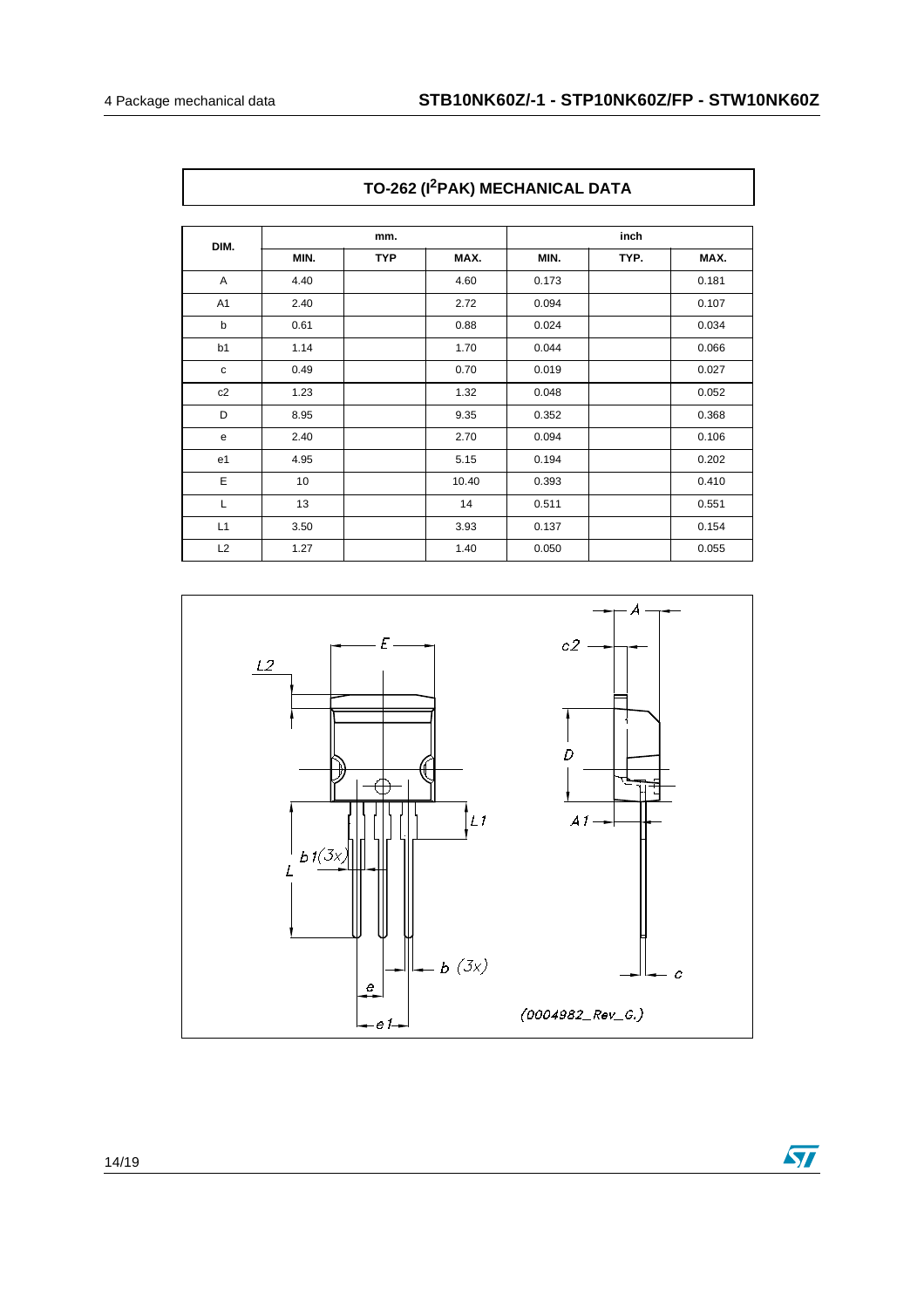| DIM.           | mm.   |            |       | inch  |       |       |
|----------------|-------|------------|-------|-------|-------|-------|
|                | MIN.  | <b>TYP</b> | MAX.  | MIN.  | TYP.  | MAX.  |
| A              | 4.85  |            | 5.15  | 0.19  |       | 0.20  |
| A1             | 2.20  |            | 2.60  | 0.086 |       | 0.102 |
| b              | 1.0   |            | 1.40  | 0.039 |       | 0.055 |
| b1             | 2.0   |            | 2.40  | 0.079 |       | 0.094 |
| b <sub>2</sub> | 3.0   |            | 3.40  | 0.118 |       | 0.134 |
| C              | 0.40  |            | 0.80  | 0.015 |       | 0.03  |
| D              | 19.85 |            | 20.15 | 0.781 |       | 0.793 |
| E              | 15.45 |            | 15.75 | 0.608 |       | 0.620 |
| e              |       | 5.45       |       |       | 0.214 |       |
|                | 14.20 |            | 14.80 | 0.560 |       | 0.582 |
| L1             | 3.70  |            | 4.30  | 0.14  |       | 0.17  |
| L2             |       | 18.50      |       |       | 0.728 |       |
| øP             | 3.55  |            | 3.65  | 0.140 |       | 0.143 |
| øR             | 4.50  |            | 5.50  | 0.177 |       | 0.216 |
| S              |       | 5.50       |       |       | 0.216 |       |

#### **TO-247 MECHANICAL DATA**



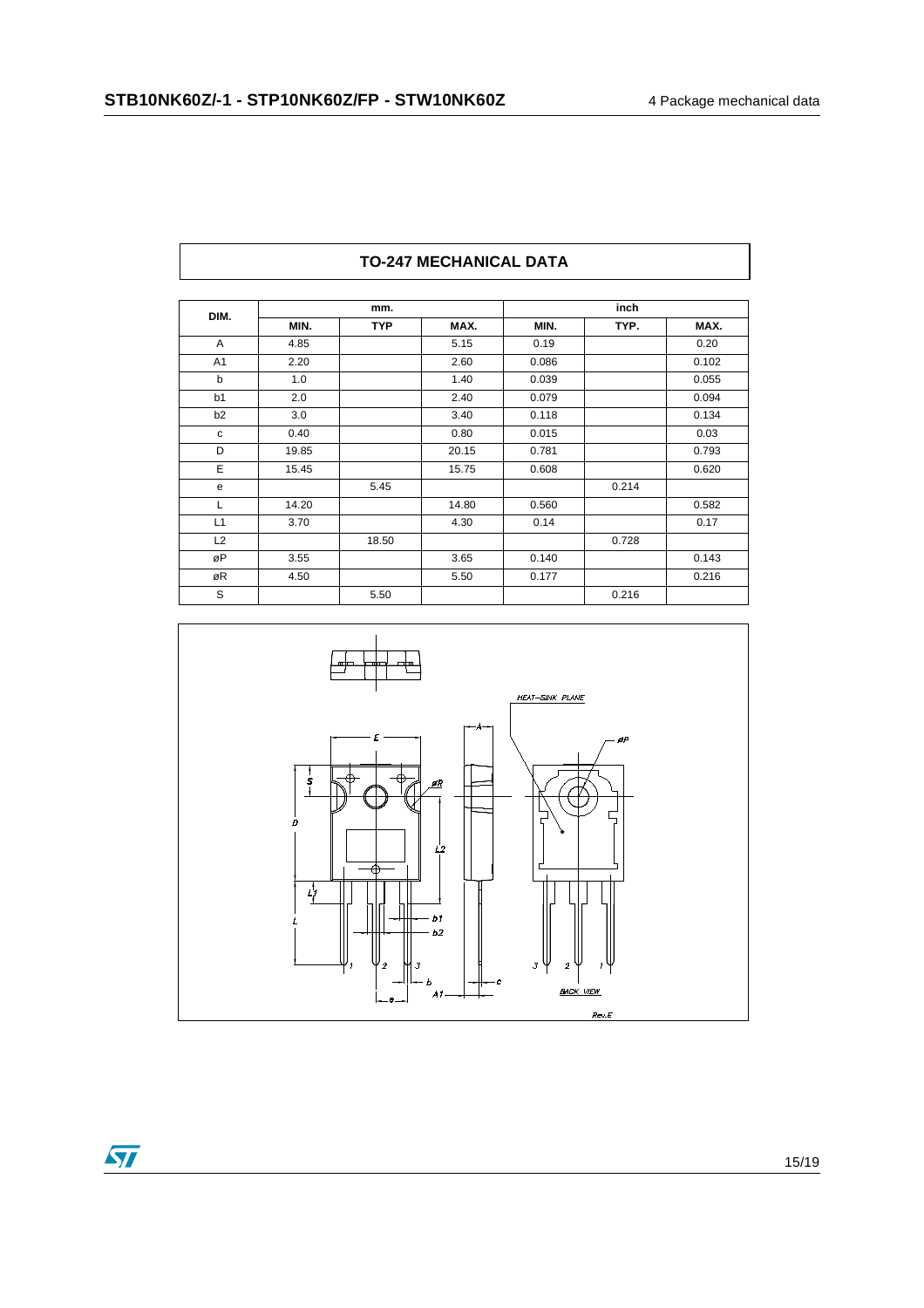ST

### **5 Packing mechanical data**



### **D2PAK FOOTPRINT**

#### **TAPE AND REEL SHIPMENT**



on sales type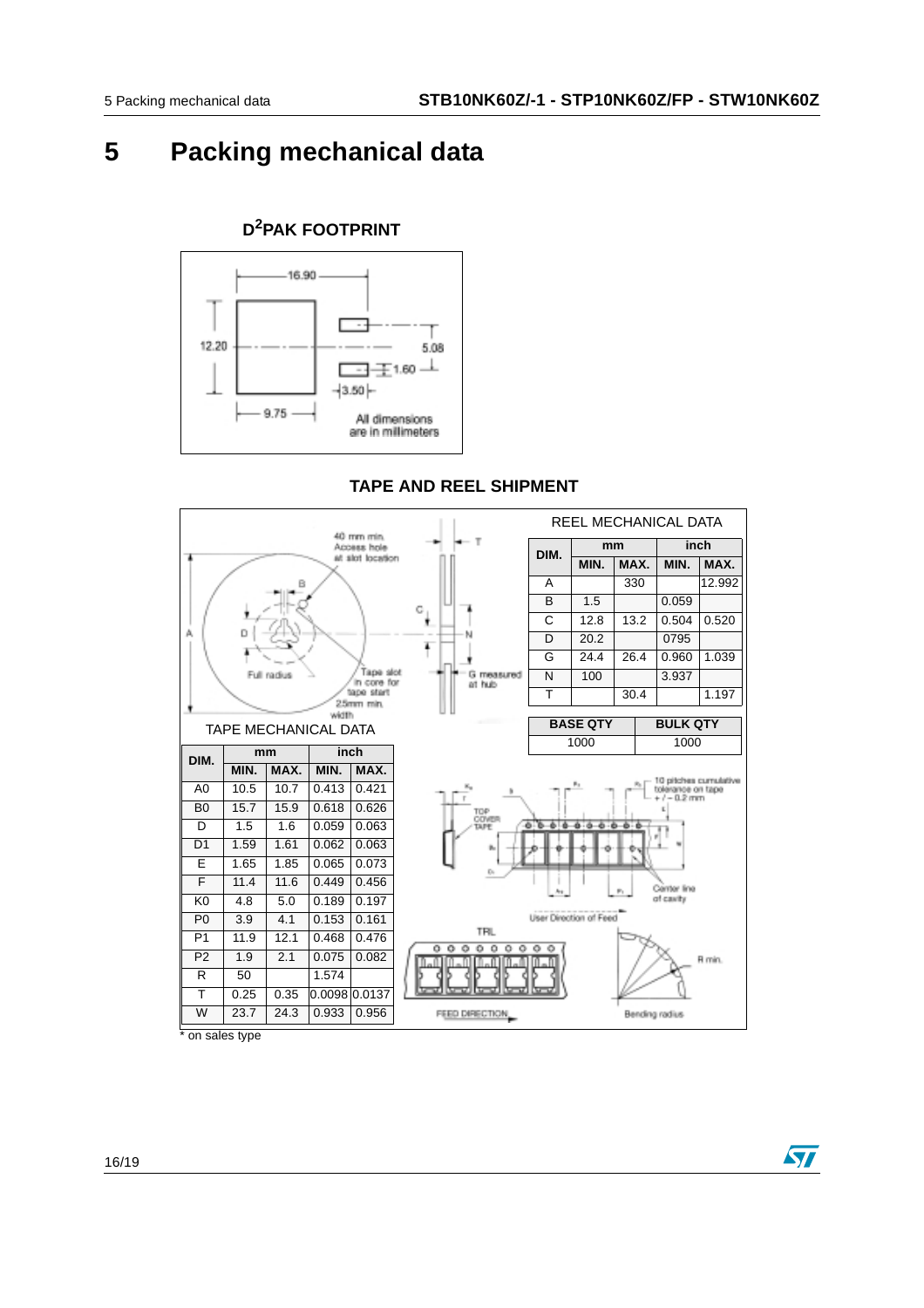# **6 Order codes**

| <b>Sales Type</b> | <b>Marking</b>                     | Package            | Packaging              |
|-------------------|------------------------------------|--------------------|------------------------|
| STB10NK60Z-1      | B10NK60Z-1                         | 12PAK              | TUBE                   |
| STB10NK60ZT4      | B <sub>10</sub> NK <sub>60</sub> Z | D <sub>2</sub> PAK | <b>TAPE &amp; REEL</b> |
| STP10NK60ZFP      | P <sub>10</sub> NK60ZFP            | <b>TO-220FP</b>    | TUBE                   |
| STP10NK60Z        | P <sub>10</sub> NK <sub>60</sub> Z | TO-220             | TUBE                   |
| STW10NK60Z        | W10NK60Z                           | TO-247             | TUBE                   |

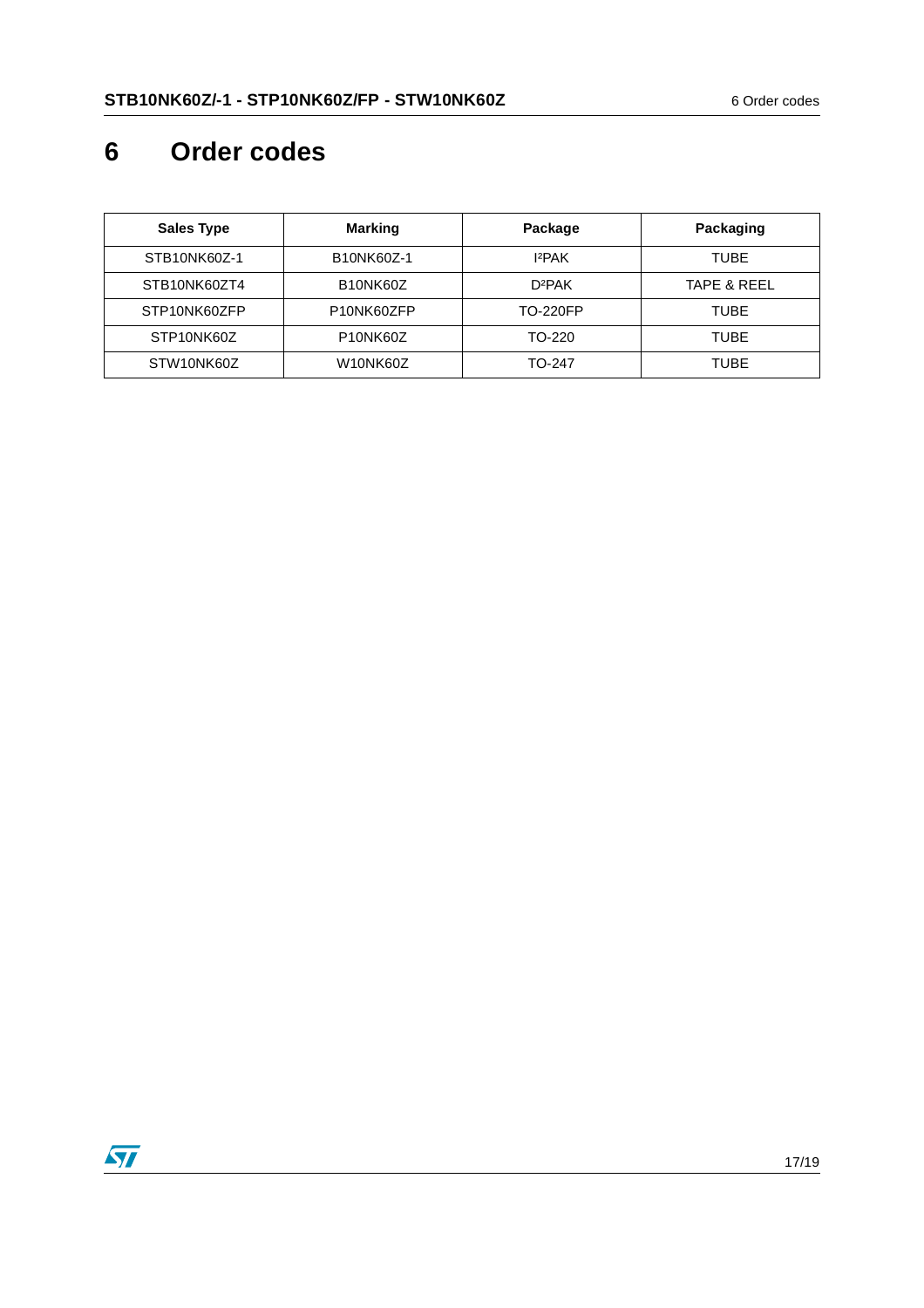# **7 Revision History**

| Date        | <b>Revision</b> | <b>Changes</b>              |
|-------------|-----------------|-----------------------------|
| 26-Jul-2005 |                 | Inserted Ecopack indication |

18/19